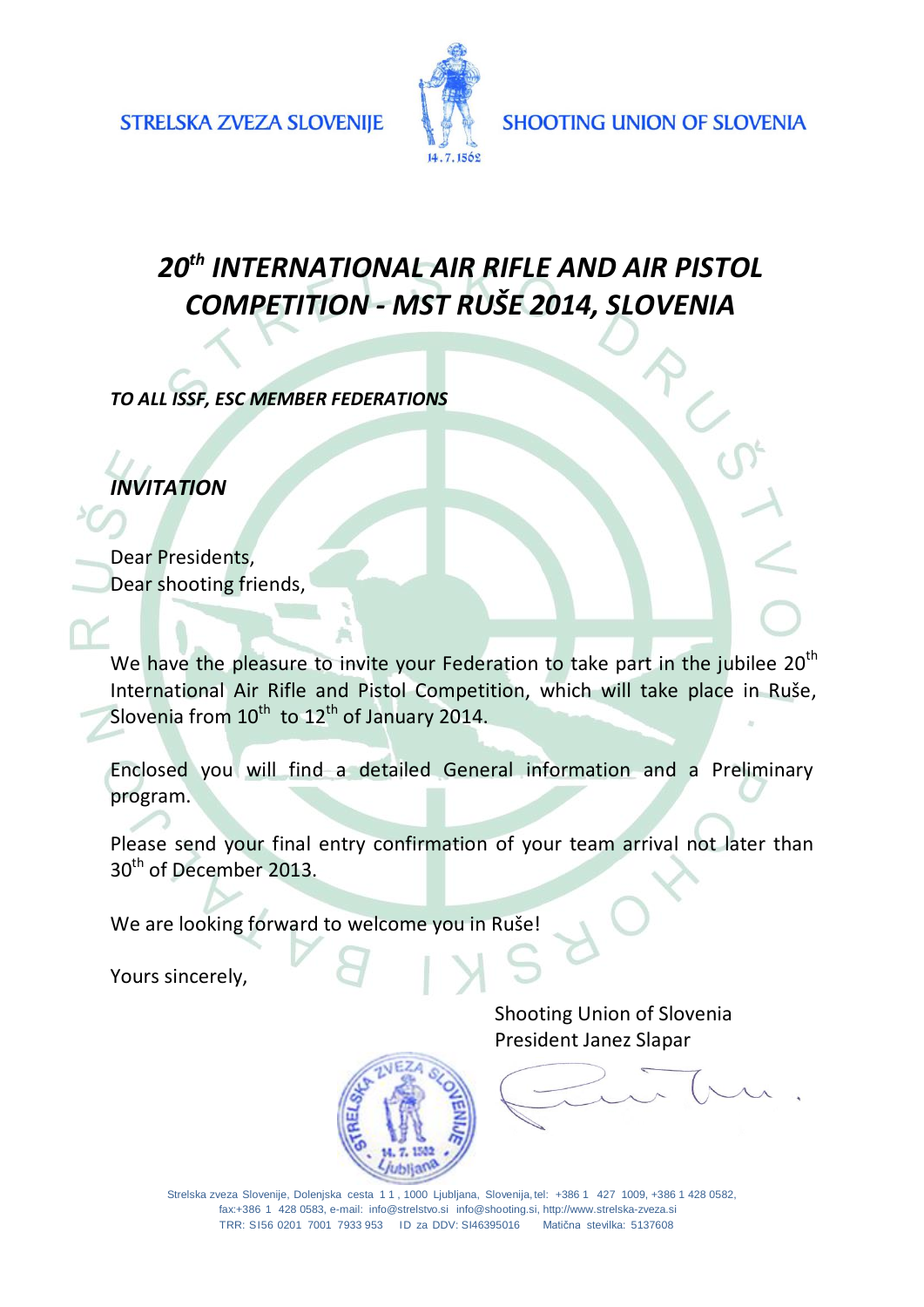## STRELSKA ZVEZA SLOVENIJE



### **SHOOTING UNION OF SLOVENIA**

#### *GENERAL INFORMATIONS*

ï

| Time:                                                                    |          | 10 <sup>th</sup> to 12 <sup>th</sup> of January 2014                                                                                                                                                                                                                                                                           |                 |                                                                               |  |  |  |
|--------------------------------------------------------------------------|----------|--------------------------------------------------------------------------------------------------------------------------------------------------------------------------------------------------------------------------------------------------------------------------------------------------------------------------------|-----------------|-------------------------------------------------------------------------------|--|--|--|
| Place:                                                                   |          | Shooting range Ruše, Šolska ulica 16, 2342 Ruše                                                                                                                                                                                                                                                                                |                 |                                                                               |  |  |  |
| Rules:                                                                   |          | <b>ISSF</b>                                                                                                                                                                                                                                                                                                                    |                 |                                                                               |  |  |  |
| Targets:                                                                 |          | <b>45 Sius Ascor</b>                                                                                                                                                                                                                                                                                                           |                 |                                                                               |  |  |  |
| Shooting events:                                                         |          | Air rifle men, women (teams and individual)                                                                                                                                                                                                                                                                                    |                 |                                                                               |  |  |  |
|                                                                          |          | Air pistol men, women (teams and individual)                                                                                                                                                                                                                                                                                   |                 |                                                                               |  |  |  |
| Prizes:                                                                  |          | The competition on Saturday is dedicated to the 8 January Ruše municipal<br>celebration. On Sunday is competition for the Grand Prix of Ruše. The prizes<br>for the winners on GP Ruše include medals as well as the prizes in cash.<br>Individual:<br>4th place 100 €<br>1st place 500 €<br>5th place 50 €<br>2nd place 300 € |                 |                                                                               |  |  |  |
|                                                                          |          | 3rd place 200 €                                                                                                                                                                                                                                                                                                                |                 |                                                                               |  |  |  |
|                                                                          |          | Teams: the first three teams will get a cup.                                                                                                                                                                                                                                                                                   |                 |                                                                               |  |  |  |
|                                                                          |          |                                                                                                                                                                                                                                                                                                                                |                 |                                                                               |  |  |  |
| Lodging:                                                                 |          | Dormitory rooms (where the competition will be held)                                                                                                                                                                                                                                                                           |                 |                                                                               |  |  |  |
|                                                                          |          | Single room (incl. breakfast, lunch and dinner) per person/night 47 €                                                                                                                                                                                                                                                          |                 |                                                                               |  |  |  |
|                                                                          |          |                                                                                                                                                                                                                                                                                                                                |                 | Double/Triple rooms (incl. breakfast, lunch and dinner) per person/night 36 € |  |  |  |
| <b>Entry fees:</b>                                                       |          |                                                                                                                                                                                                                                                                                                                                |                 |                                                                               |  |  |  |
|                                                                          |          | 30 € per shooter / per event / per competition                                                                                                                                                                                                                                                                                 |                 |                                                                               |  |  |  |
| To be sent before 30" of December 2013 (see below)<br>Final entry forms: |          |                                                                                                                                                                                                                                                                                                                                |                 |                                                                               |  |  |  |
|                                                                          |          |                                                                                                                                                                                                                                                                                                                                |                 |                                                                               |  |  |  |
| <b>PRELIMINARY PROGRAM</b>                                               |          |                                                                                                                                                                                                                                                                                                                                |                 |                                                                               |  |  |  |
| 10.01.2014                                                               | Friday   |                                                                                                                                                                                                                                                                                                                                | 14.00           | Arrival of delegations                                                        |  |  |  |
|                                                                          |          |                                                                                                                                                                                                                                                                                                                                | $16.00 - 19.00$ | Training, Equipment check                                                     |  |  |  |
|                                                                          |          |                                                                                                                                                                                                                                                                                                                                | 19.00           | <b>Technical meeting</b>                                                      |  |  |  |
| 11.01.2014                                                               | Saturday |                                                                                                                                                                                                                                                                                                                                | 07.30           | <b>Equipment check</b>                                                        |  |  |  |
|                                                                          |          |                                                                                                                                                                                                                                                                                                                                | 08.30           | <b>Competition Air Pistol</b>                                                 |  |  |  |
|                                                                          |          |                                                                                                                                                                                                                                                                                                                                |                 | <b>Competition Air Rifle</b>                                                  |  |  |  |
|                                                                          |          |                                                                                                                                                                                                                                                                                                                                | 16.30           | Finals Air Pistol, Air Rifle                                                  |  |  |  |
|                                                                          |          |                                                                                                                                                                                                                                                                                                                                | 20.00           | Awarding ceremony with opening ceremony                                       |  |  |  |
| 12.01.2014                                                               |          |                                                                                                                                                                                                                                                                                                                                |                 |                                                                               |  |  |  |
|                                                                          | Sunday   |                                                                                                                                                                                                                                                                                                                                | 08.30           | GP Ruše Air Pistol                                                            |  |  |  |
|                                                                          |          |                                                                                                                                                                                                                                                                                                                                |                 | GP Ruše Air Rifle                                                             |  |  |  |
|                                                                          |          |                                                                                                                                                                                                                                                                                                                                | 16.30           | Finals Air Pistol, Air Rifle                                                  |  |  |  |
|                                                                          |          |                                                                                                                                                                                                                                                                                                                                |                 | Awarding ceremony                                                             |  |  |  |
|                                                                          |          |                                                                                                                                                                                                                                                                                                                                |                 | Departure of delegations                                                      |  |  |  |